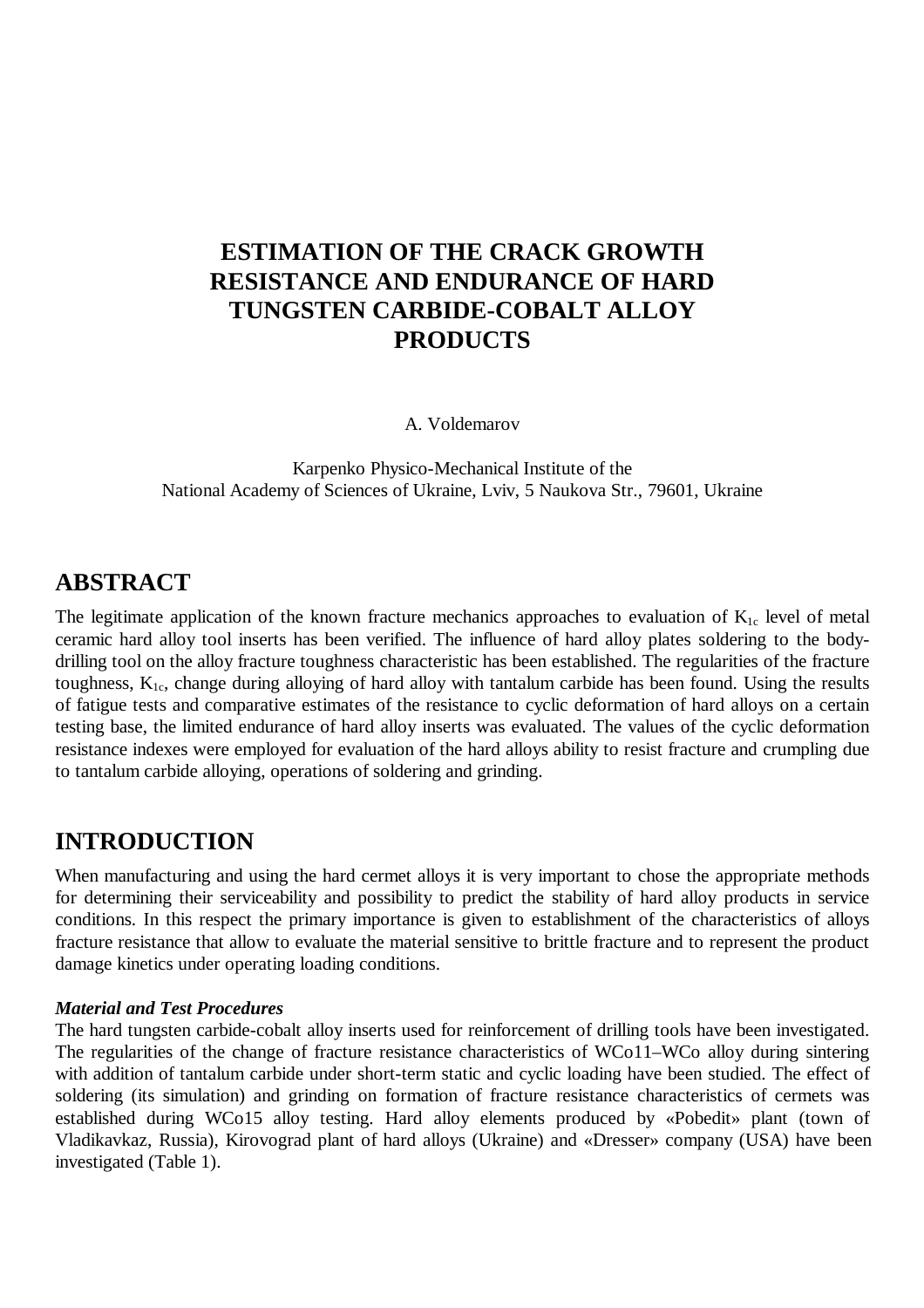| TABLE 1                                          |  |
|--------------------------------------------------|--|
| PHYSICOMECHANICAL CHARACTERISTICS OF HARD ALLOYS |  |

|                                                                                |                |                                                                     | Physicomechanical properties       |                                                                  |                                             |                                  |
|--------------------------------------------------------------------------------|----------------|---------------------------------------------------------------------|------------------------------------|------------------------------------------------------------------|---------------------------------------------|----------------------------------|
| Alloy grade                                                                    | A batch        | Shape of<br>hard alloy<br>product;<br>dimensions,<br>MM             | Rockwell<br>hardness<br><b>HRA</b> | Ultimate<br>strength<br>under<br>bending $(\sigma_{B})$ ,<br>MPa | Material<br>density $(\rho)$<br>), $g/sM^3$ | Coercive<br>force<br>$(H_c)$ , e |
| WCo15<br>$(85\%$ WC-15%Co)                                                     | 15002<br>15003 | plates<br>$\Gamma$ 1108<br>$\Gamma$ 1108                            | 89<br>89                           | 2510<br>2254                                                     | 14,1<br>14,1                                | $81 - 89$                        |
| WCo11-WCo<br>$(89\%$ WC-11%Co),<br>«Pobedit» plant<br>(town of<br>Vladikavkaz) | 527            | $10\times16\times46$<br>teeth<br>$\Gamma$ 25<br>$\varnothing$ 14×20 | 87                                 | 2240                                                             | 14,4                                        | $85 - 88$                        |
| WCo11-WCo<br>$(89\%$ WC-11%Co),<br>Kirovograd plant of<br>hard alloys          | 11043          | teeth<br>$\Gamma$ 25<br>$\varnothing$ 14×20                         | 87                                 | 2520                                                             | 14,3                                        | $83 - 88$                        |
| WCo11-WCo type<br>alloy (with addition<br>of TaC), «Dresser»<br>company (USA)  |                | teeth<br>$\varnothing$ 14,4×21                                      | 87                                 |                                                                  | 14,0                                        |                                  |

Technological process of drilling tools manufacturing presupposed the plates soldering to the steel body of the tool. To simulate the soldering process, the mounted body was placed under a rigid inductor and subjected to slow heating by high frequency current (HFC) up to  $1050^{\circ}$ C. After melting of the solder the hard alloy plates were extracted from the slots of a body and cooled. The as-supplied plates were ground. The process was performed on the toll-grinding machine according to a special regime (appropriate to the worn inserts grinding).

To establish the values of short-term strength under bending,  $\sigma_B$ , the prismatic specimens (6×10×46 mm), cut out of the hard alloy plates have been tested. The crack growth resistance,  $K_{1c}$ , of hard alloys was evaluated during testing the teeth and prismatic specimens (dimensions mentioned above) of the plates. For evaluation of the fracture toughness indexes, the special straight through notches were done on the specimens and chevron-notches were manufactured on the teeth.

In static three-point bending loading of the specimens on a universal testing machine  $YME - 10TM$ , the «load P – specimen displacement  $\delta$ » curve was recorded by a two-coordinate recording device  $\Pi \Pi \Pi - 004$ . The hard alloy teeth with a chevron–notch and a slot for applying tensile loading were tested on the same tearing machine with recording the deformation curve «load  $P$  – notch edges opening  $\delta$ ».

The values of ultimate strength under bending,  $\sigma_B$ , and fracture toughness,  $K_{1c}$ , were calculated by the known dependencies [1, 2]. For each testing series (state) of tungsten-cobalt alloys, not less than three specimens or teeth were subjected to fracture tests with the following averaging of the  $\sigma_B$  and  $K_{1c}$  parameters.

The limited endurance of tungsten-cobalt inserts was evaluated during compressive cyclic loading (testing base being  $10^5$  cycles) on  $\overline{Y}$ MI – 02 machine at 25 Hz frequency and stress ratio R = 10...20 [3]. A degree of the change of deformation amplitude depending on the initial loading level was recorded during cyclic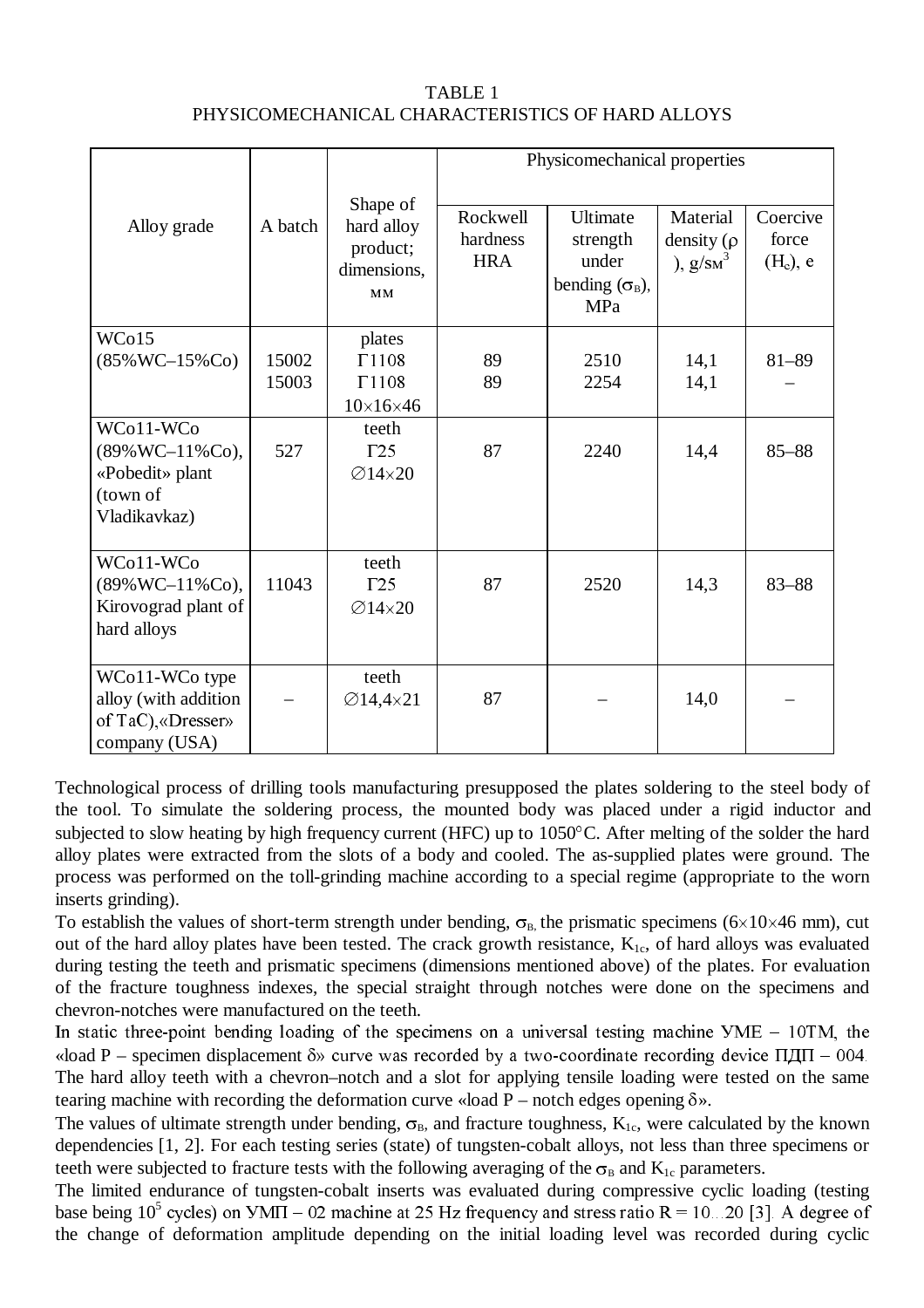compression of two opposite teeth (plate parts). On the basis of the obtained data on cyclic deformation resistance, the ability of the hard alloy material to resist significant compressive loading and its tendency to crumple and to change the working surface shape (no total fracture being present) were estimated.

### *Short-term strength under static bending of hard alloy*

Three-point bending tests of tungsten-cobalt WCo15 alloy specimens did not show deviation from linearity on the deformation curve «load P – displacement  $\delta$ » up to the specimen fracture. Heat treatment, that simulates soldering, of hard alloy plates does not lead to the qualitative change of the general character of linear dependence P–G, thus demonstrating the perfect elastic behaviour of the material during deformation.

A wide data scatter,  $\sigma_B$  values, of particular specimens in one batch of the original material of the same alloy grade (from 1224 to 1860 MPa) was observed. The factors that cause this scatter in the ultimate strength values under bending are residual porosity and the state of the surface layer of the specimens.

The residual porosity is present in this or that way in the sintered hard alloys and has a significant influence on the ultimate strength of material. On the specimens fracture surface, tested for bending, one could often observe the fracture site of the pore shape. That means that during experiments the region of maximum tensile stresses in specimens contains the unsatisfactory situated pores that cause the fracture inself. So the  $\sigma_{\rm B}$  value scatter in particular specimens greatly depends on the geometry, dimensions and location of defects, as the potential sites of fracture initiation. Since, the maximum tensile stresses under bending are formed on the surface, this type of tests are sensitive to the state of the surface layer and the presence of the surface defects that facilitate the crack initiation process in the specimens.

#### TABLE 2

# ULTIMATE STRENGTH OF HARD ALLOY UNDER BENDING AFTER HEAT TREATMENT (SIMULATION OF SOLDERING)

| WCo15 | Ultimate strength under bending $(\sigma_B)$ MPa |                                                   |  |
|-------|--------------------------------------------------|---------------------------------------------------|--|
|       | Original state                                   | After heat treatment (simulation of<br>soldering) |  |
|       | 1580                                             | 1910                                              |  |

The static bending tests showed that hard alloy of heat-treated plates possesses the higher strength than the original material (Table 2). In this case the scatter range of the ultimate strength values is much lower (from 1800 to 2074 MPa).

The increase of the ultimate strength,  $\sigma_B$ , under bending, due to material heat treatment is caused basically by the change of the stress state in the near-surface layers of the plates. In the external layers of the products after sintering, the tensile stresses are localised, that achieve significant values. The bulk heat treatment (especially HFC heating) causes the change of the hard alloy stress state. The tensile stresses transform into compressive stresses and their absolute value during HFC heating will be higher.

#### *Phase composition and crack growth resistance of hard alloys*

Numerous models of cracks propagation in tungsten-cobalt hard alloys, which use the parameters characterising alloy fracture resistance with the account of its frame structure, demonstrate that the composition and properties of binding cobalt phase are the prevailing factor in estimating crack growth resistance [4]. The state of the latter will also define the change of  $K_{1c}$ , depending on heat treatment conditions.

Comparative fracture toughness tests of the material plates in original state and those after heat-treatment showed that the crack growth resistance,  $K_{1c}$ , of hard alloy WCo15 increases after heat-treatment (Table 3). The increase of the resistance to fracture (crack start) of hard alloy is a result of the growth of deformability of the cobalt component. Heat treatment causes the change of the binding phase content, due to additional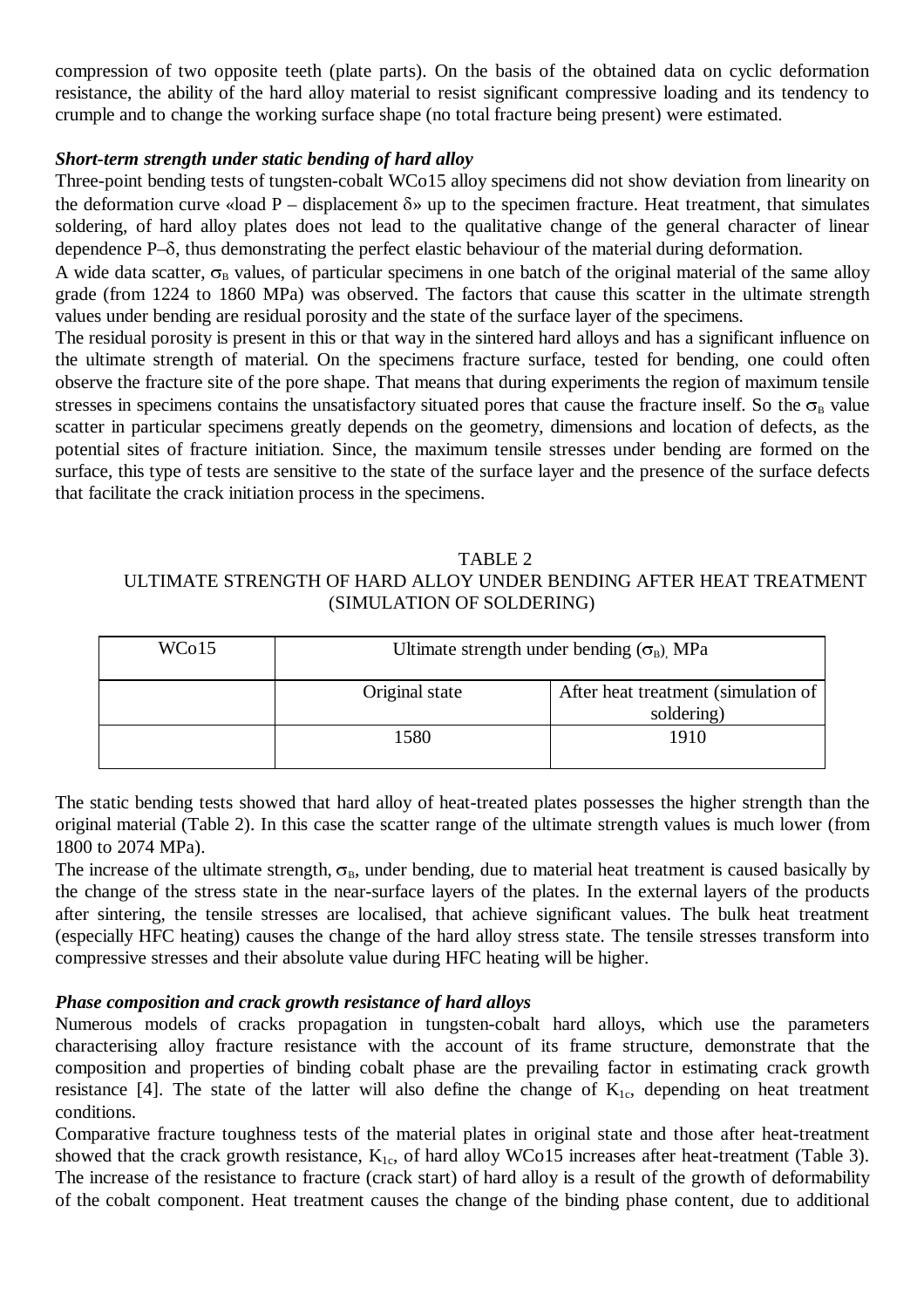solution of tungsten and carbon in cobalt, and also the decrease of specific contact surface of WC grains [4], thus positively influencing the fracture toughness of WC-Co cermet alloy.

## TABLE 3 THE INFLUENCE OF HEAT TREATMENT (SIMULATION OF SOLDERING) ON FRACTURE TOUGHNESS OF HARD ALLOY.

| WCo15 | Fracture toughness, $(K_{1c})$ , MPa $\sqrt{m}$ |                                                   |  |
|-------|-------------------------------------------------|---------------------------------------------------|--|
|       | Original state                                  | After heat treatment (simulation of<br>soldering) |  |
|       | 16,4                                            | 17.4                                              |  |

Deformation properties of the hard alloy material depend greatly on composition and structure of binding Cophase. The composition and, hence, the fracture resistance characteristics of alloys can be changed by introduction of tantalum carbide during sintering.

Crack growth resistance,  $K_{1c}$ , of hard alloy when alloyed with tantalum carbide TaC, becomes higher than in the alloys without tantalum (Table 4). The mechanism of tantalum carbide influence on fracture toughness is related mainly with the change of material composition and structure. When analysing the microstructure of phase components of the alloys, no influence of TaC on the volume distribution and mean dimensions of carbide phase grains was noticed. The cause of the increase of crack growth resistance of the material when alloying it with tantalum carbide is the change of the phases chemical composition. The addition of tantalum carbide into cermets, like WCo11-WCo, significantly changes the binding phase composition – the cobalt solid solution contains tantalum. Simultaneously, the tungsten carbide concentration decreases in the binding component. The change of the chemical composition of the cobalt solid solution gives the variation of the deformation resistance of the binding phase and the alloy as a whole.

#### TABLE 4 FRACTURE TOUGHNESS OF HARD ALLOY PRODUCTS, ALLOYED WITH TANTALUM CARBIDE

| WCo11-WCo | Manufacturer                             | Fracture toughness, $(K_{1c})$ ,<br>$MPa\sqrt{m}$ |              |
|-----------|------------------------------------------|---------------------------------------------------|--------------|
|           |                                          | without TaC                                       | TaC alloying |
|           | «Pobedit» plant (town of<br>Vladikavkaz) | 17,3                                              |              |
|           | Kirovograd plant of hard alloys          | 21,5                                              |              |
|           | «Dresser» company (USA)                  |                                                   | 23,1         |

Among the factors that lead to the increase of crack growth resistance,  $K_{1c}$ , of tantalum-containing alloys, as compared to tantalum-free alloys, is also the elongation of the crack path due to the prevailing micromechanism of interphase cracking.

## *Endurance and damaging of hard alloys under cyclic loading*

In service conditions the hard alloy elements of the rock-crushing tool operate under multiple impact loading. Therefore, the indexes of alloys stability under cyclic loading are the characteristics that represent to the highest degree the product service conditions. These characteristics include the sensitivity to structural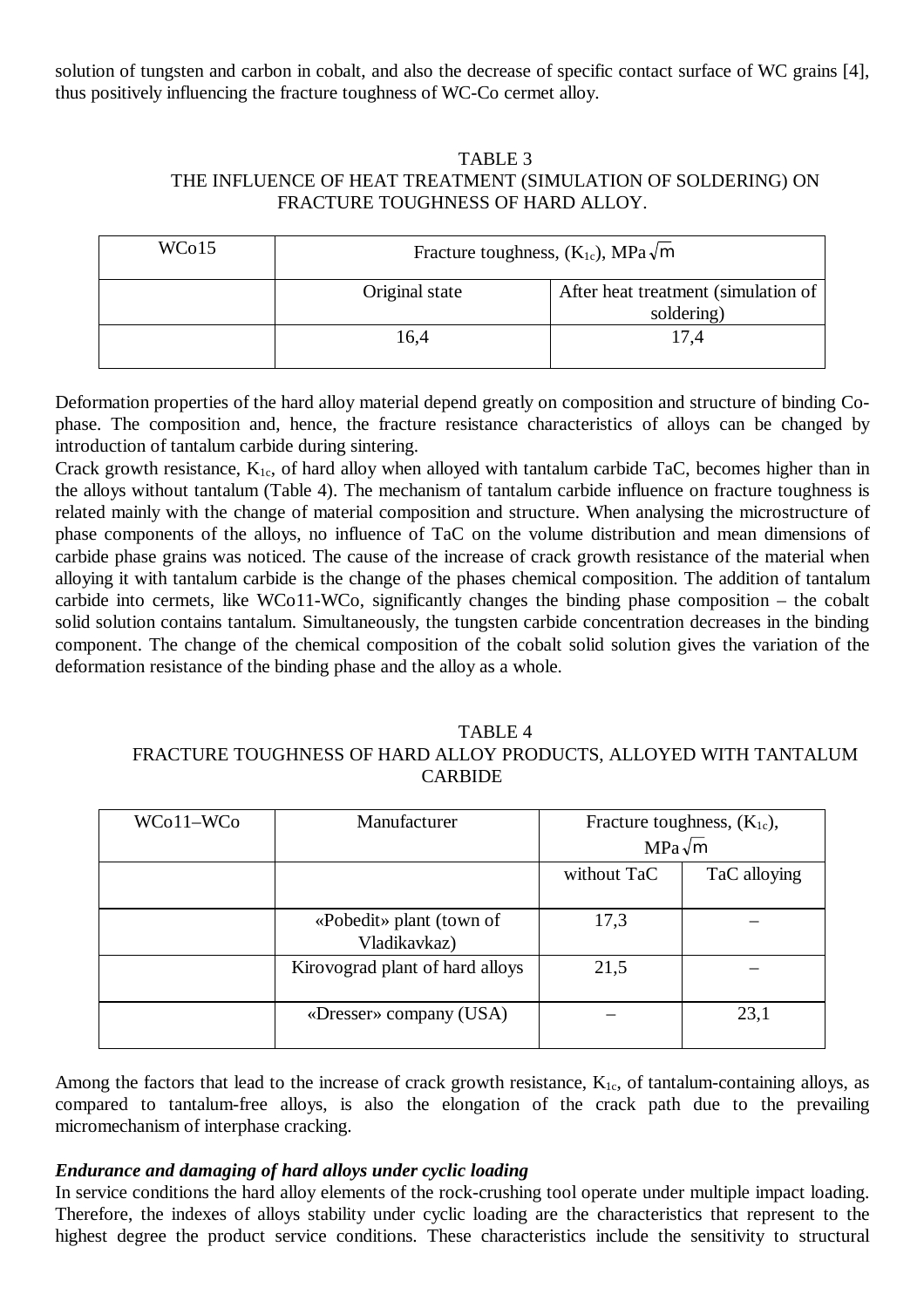components and defects typical for the static strength tests, on the one hand, and the ability of hard alloy materials to deform plastically without failure, on the other hand.

The limited endurance of the investigated WCo15 hard alloy plates was estimated during compressive cyclic loading. The hard alloy material in original state is more resistant to failure loading, than the alloy after heat treatment (an ultimate compressive load of fracture  $P_0^U$  is 66,2 kN for the material of as-supplied plates to compare with 47,7 kN for heat-treated inserts alloy) (Fig.1). According to the endurance curves of hard alloy, the range of values of initial compressive loads  $P_0$  for the as-supplied material is much wider.



**Figure 1:** Fatigue endurance diagram of the WCo15 hard alloy: 1 – original plates; 2 – after heat treatment (simulation of soldering)

Heat-treatment increases the alloy tendency to crumple and to change the working surface shape in the range of the higher levels of applied compressive load  $P_0$  (Fig. 1). The packing (crumbling) of the material in the contact region of plates is accompanied by the decrease of the initial compressive stress amplitude. The degree of  $\Delta P$  decrease is higher for the material of heat-treated inserts.

The formation of intensively deformed material area in the contact zone corresponds to the beginning of the hard alloy plate damaging. At the following stages of fatigue damaging, the microcracking of the surface layers local volumes and crumbling of the alloy particles takes place. It was noticed that the area of the greatly deformed surface in heat-treated material is larger and a pronounced cracking of the microvolumes at the contact region is observed at lower loading amplitudes. The stage of subcritical growth of a set of microcracks and their coalescence precedes the main crack formation. Besides, a multiple cracking of material separate volumes near the contact region can be accompanied by the breaking off a great part of a product.

A typical feature of plates damaging subjected to grinding operation is significant crumbling of the material pieces in the contact region and formation of the localised site of macrocrack initiation in the near-surface layer structure. This is the cause of the lower ultimate compressive load of fracture (endurance)  $P_0^U$  for inserts material after grinding as compared with as-supplied plates (Fig.2).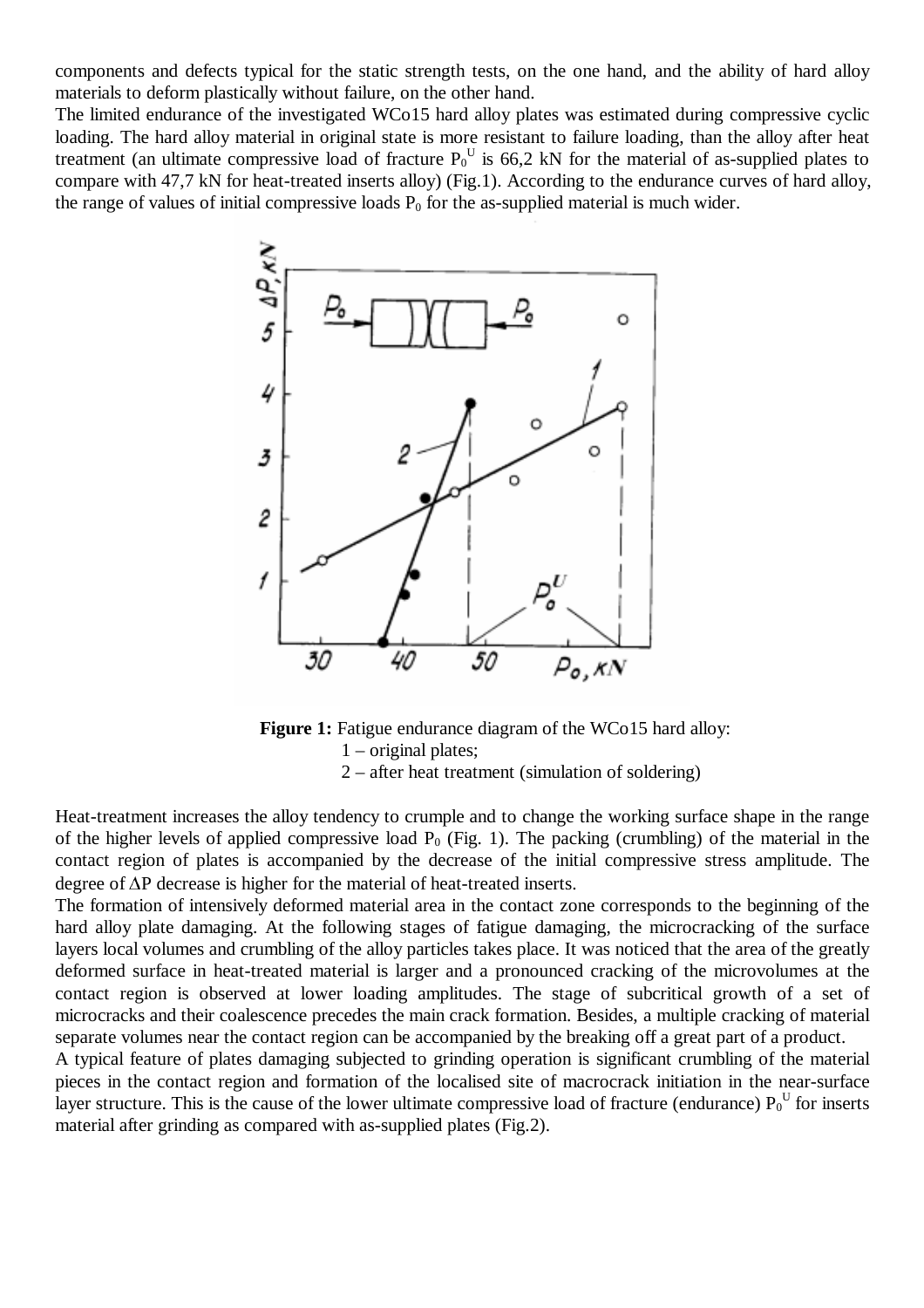

**Figure 2:** Fatigue endurance diagram of the WCo15 hard alloy: 1 – original plates; 2 – after grinding.

Addition of tantalum carbide in sintering process, improves significantly the limited endurance of hard alloy, like WCo11-WCo (Fig.3).





3 – teeth from alloy like WCo11–WCo with addition of tantalum carbide

The value of  $P_0^U$  in the TaC alloyed material is much higher than for the alloy without tantalum carbide. Since fatigue tests under impact loading are sensitive to the presence of internal stress concentrators (defects), the increase of the ultimate endurance loads, when tantalum carbide is added into alloy, can be explained by a significant decrease of material sensitivity to structural stress concentrators.